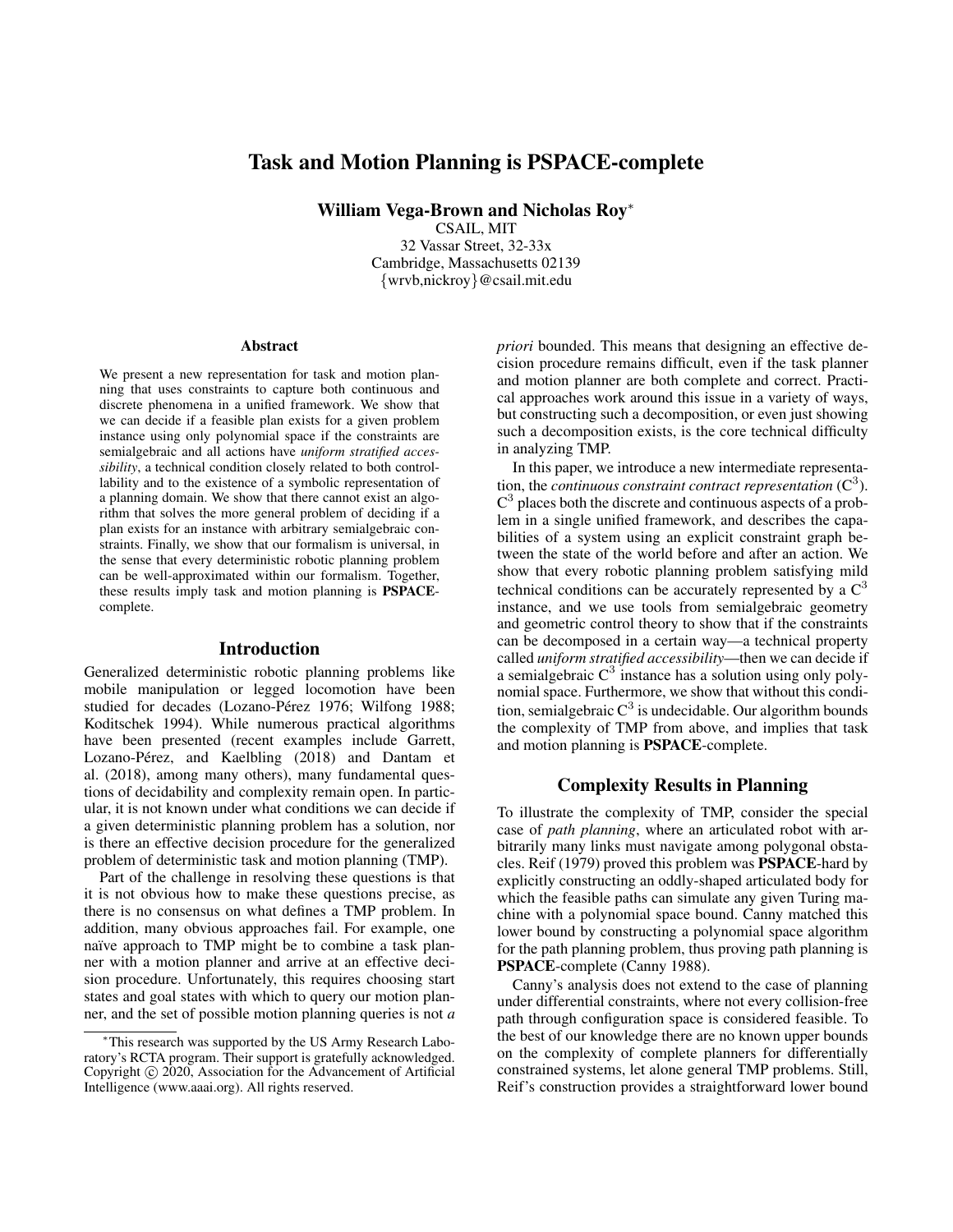on the complexity of TMP: since a general algorithm for task and motion planning must solve path planning as a special case, the PSPACE-completeness of path planning implies the PSPACE-hardness of TMP. Several recent results indicate that restricted categories of TMP problems are decidable. For example, Cheng et al. (2007) showed that differentially constrained planning is decidable if the set of permissible controls is finite and if the feasible paths can be expressed in closed form for any control. Deshpande et al. (2016) showed the decidability of plan existence for a class of controllable prehensile manipulation planning domains. Vendittelli et al. (2018) generalized this analysis to a class of driftless controllable systems. However, these results do not address task and motion planning in its full generality, do not extend to optimizing planners in a straightforward way, and do not address issues of computational complexity.

### The Continuous Constraint Contract Representation

In this section, we describe the continuous constraint contract representation, our novel framework for studying TMP problems. At a high level, this representation can be understood as a generalization of planning languages like propositional STRIPS to include continuous variables, requirements, and effects. C<sup>3</sup> uses *constraints* to encode the structure of the planning problem. We do not discuss the details of how to model problems using  $C^3$  in this document; instead, we focus on the theoretical ideas needed to analyze our representation.

States and Variables We assume the domain of discourse has a time-varying state s drawn from a compact set  $S \subseteq$  $[0, 1]$ <sup>n</sup>. The restriction to the unit hypercube is arbitrary our analysis holds for any compact set. Note that while the state is a vector of real numbers, not every vector of real numbers is a valid state; we can easily include discrete information by limiting the domain of some elements of the state vector to a finite set. For example, we could model the state space of a propositional STRIPS instance by choosing  $S$  to be the set of binary vectors of length  $n: S = \{0, 1\}^n \subset \mathbb{R}^n$ .

In addition, we will often constrain some part of a state vector s in order to endow it with higher-level meaning. For example, in a three-dimensional planning problem, we often need to reason about the poses of arbitrary objects. A threedimensional pose  $\xi \in SE(3)$  can be smoothly embedded into  $\mathbb{R}^{12}$ , subject to the constraint that nine of those numbers constitute a valid rotation matrix. A part of the state vector with semantic meaning is called a *variable*, which takes on a *value* that can be derived from the world state. That is, for each variable  $v \in V$ , there is a domain  $\mathcal{D}_v$  and a function  $f_v$ :  $s \to \mathcal{D}_v$  that extracts the relevant information from the state vector and maps it to the appropriate problem-specific domain. We define the valid state vectors using *constraints*  $g_v$ :  $\mathbf{s} \to \mathbb{R}$ , so that  $g_v(\mathbf{s}) = 0$  if and only if the part of the world state in  $s$  corresponding to  $v$  is valid. This requirement is expressed symbolically as  $g_v(f_v^{-1}(\mathcal{D}_v)) = \{0\}$ . In this way, we can represent complicated spaces, including arbitrary manifolds and complex geometry, using real numbers.

Actions We define the capabilities of an agent using *parameterized actions*. Much as in propositional STRIPS, each action is defined in terms of requirements and effects. Unlike in propositional STRIPS, each action has a set of continuous parameters, and these requirements and effects are expressed in terms of these parameters.

Actions describe the capabilities of the modeled robotic system in terms of parameterized conditional contracts between a planner and a controller. Actions are contracts in the sense that there is a guarantee that if certain *requirements* hold, then there is an executable policy that will terminate in finite time, incur only bounded cost, and ensure that certain *effect* conditions hold. Actions are parameterized in the sense that a single action represents a continuum of possible control policies, and the specific effect conditions depend on the choice of parameters.

For example, an action place object 1 might represent placing a particular object at some specified coordinates. The choice of target pose would be represented by a *parameter*  $\boldsymbol{\theta} \in \boldsymbol{\Theta} \subset \mathbb{R}^m$  for some  $m \in \mathbb{N}$ . Much as we represented arbitrary variables using real numbers, here we represent arbitrary parameter spaces using constrained subsets of the reals.

We will use the notation  $a \in \mathcal{A}$  to refer to an action, and  $\mathbf{a} \in \bigsqcup_{a \in \mathbf{a}} \mathbf{\Theta}_a$  to refer to an action together with its parameters. We define the requirements and effects of an action a in terms of two functions  $f_a$ :  $S \times \Theta_a \rightarrow S$  and  $g_a$ :  $S \times \Theta_a \rightarrow \mathbb{R}$ . The function  $f_a(s, \theta)$  defines the *effects* of the action. If the system is in state s and executes action  $\alpha$  with parameters  $\theta$ , then at some point in the future the system will reach state  $s' = f_a(s, \theta)$ . The set of states reachable by an action is called the image of the action, denoted  $\text{PosT}(a) = \{s' | \exists s, \theta : f(s, \theta) = s'\}.$  The function  $g_a$ (s,  $\theta$ ) defines the *requirements*; an action is feasible from a state s if and only if there exist parameters  $\theta$  such that  $g_a(s, \theta) = 0$ . The set of states for which an action is feasible is called the preimage of the action, denoted  $PRE(a) =$  $\{s|\exists \theta : f_a(s, \theta) = 0\}$ . Finally, we define the set of pairs of states that are connected by an action as the connected set  $\text{CON}(a) = \{(\mathbf{s}, \mathbf{s}') | \exists \boldsymbol{\theta} : f_a(\mathbf{s}, \boldsymbol{\theta}) = \mathbf{s}' \land g_a(\mathbf{s}, \boldsymbol{\theta}) = 0\}.$ 

This formalization is extremely expressive. First, it is a strict generalization of languages like propositional STRIPS; positive and negative preconditions correspond to requiring a variable take on a value of 1 or 0, respectively, and we can define propositional STRIPS effects by constructing the function  $f_a(s, \theta)$  that leaves every variable unchanged but assigns the desired value (0 or 1) to the target variables. Second, it can define the capabilities of very complicated switching-mode control systems.

**Planning Problems** We define a  $C^3$  *instance*  $\mathcal I$  as a 5tuple  $(S, A, s_0, S_g, C)$ , where S is the set of possible world configurations,  $\overline{A}$  is a collection of actions,  $s_0 \in s$  is an initial state,  $S_g \subset S$  is a set of possible goal states, and  $C: \mathcal{S} \times \bigsqcup_{a \in \mathbf{a}}^{\mathcal{S}} \to \mathbb{R}_{>0}$  is a *cost function* mapping each pair of state and parameterized action to the cost of executing the action from that state. A  $C<sup>3</sup>$  instance contains all the information needed to specify a well-defined planning problem.

A *plan* **p** is a sequence of actions  $(a_1, \ldots, a_n)$  together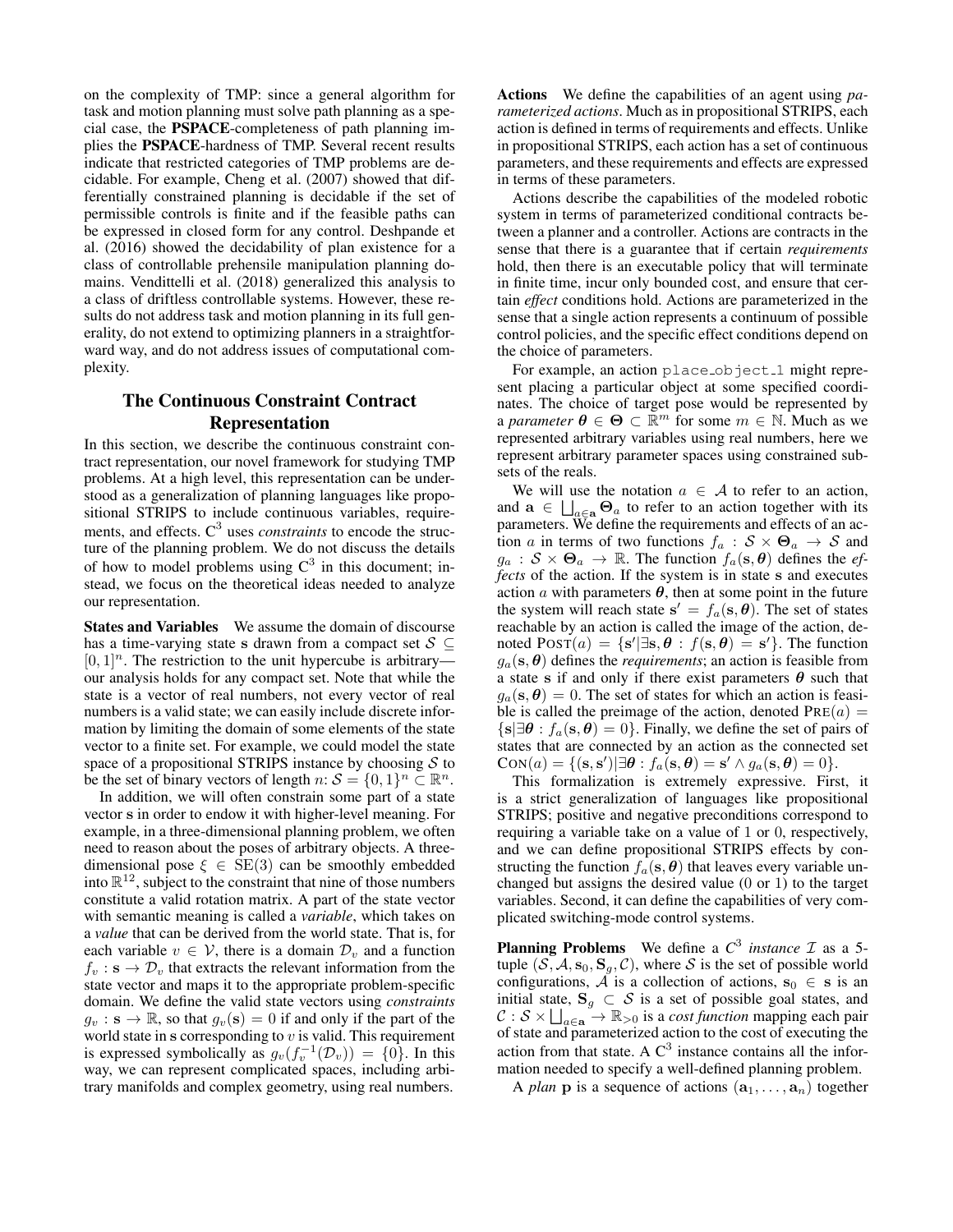with their parameters. The *length* of a plan  $|p|$  is the number of actions it contains. The *trace* of a plan Trace (p) is the sequence of states the system reaches when executed from the initial state s. A *feasible* plan is a plan  $\mathbf{p} = (\mathbf{a}_1, \dots, \mathbf{a}_N)$ whose trace  $Trace(p) = (s_0, \ldots, s_N)$  satisfies

- $s_0$  is the initial state for the instance,
- $\forall i \in [1, N], \, \mathbf{s}_i = f_{\mathbf{a}_{i-1}}(\mathbf{s}_{i-1}),$
- $\forall i \in [1, N], g_{\mathbf{a}_i}(\mathbf{s}_i) = 0$ , and
- $\mathbf{s}_N \in \mathbf{S}_q$ .

 $\sum_{i=1}^{n} C(s_{i-1}, a_i)$  is no greater than the cost of any other An *optimal* plan is a feasible plan whose cost  $C(\mathbf{p})$  = feasible plan. An  $\epsilon$ -near optimal solution is a feasible plan whose cost is no more than  $1 + \epsilon$  times the cost of an optimal plan.

We can then formally define two important decision problems related to planning. First, the problem of *plan existence* is to decide, given a  $C^3$  instance  $\mathcal{I}$ , whether a feasible plan exists. Second, the decision form of the *optimization problem* asks whether, given a  $C^3$  instance  $\mathcal{I}$ , a plan of cost less than c exists. Note that if we can solve the optimization problem, then we can compute the cost of the optimal plan arbitrarily accurately by repeatedly solving the optimization problem for a sequence of cost thresholds chosen by (for example) binary search.

### Semialgebraic  $C<sup>3</sup>$  Domains

In order to analyze the problems of plan existence and optimal planning, we must first decide how the constraints defining each action and axiom are specified. In line with prior research on the complexity of robot motion planning (Reif 1979; Schwartz and Sharir 1986; Canny 1988), we focus on systems defined by *semialgebraic* sets. A set S is *semialgebraic* if it can be described by a Tarski sentence, a quantified Boolean combination of polynomial equalities and inequalities. For example, the sentence  $\exists x : ax^2+bx+c = 0 \land x > 0$ defines the set of possible coefficients of a quadratic equation that has a positive real solution. A sentence with no free variables is either true or false.  $\forall x : x^2 \geq 0$  and  $\forall y \exists x : x^2 < y$  are both Tarski sentences; the former happens to be true, while the latter is false.

It is a remarkable and important observation that any set defined by a Tarski sentence that includes the quantifiers ∀ or ∃ can also be defined *without* quantifiers: real algebraic geometry supports *quantifier elimination*. This result is the Tarski-Seidenberg theorem (Tarski 1948; Seidenberg 1954), which can be used to show that the closure, interior, and complement of a semialgebraic set are all semialgebraic sets, as is the distance between semialgebraic sets. In addition, there are effective algorithms for deciding a variety of questions about semialgebraic sets, such as whether a set is empty (that is, whether a system of polynomial equalities and inequalities has a solution) or whether two points lie on the same connected component.<sup>1</sup> These facts underly modern results on the decidability of motion planning.

When we refer to semialgebraic  $C^3$  domains, we mean any  $C<sup>3</sup>$  instance in which the constraints are all given by Tarski sentences defined by polynomials with rational coefficients. We can use semialgebraic constraints to describe both continuous and discrete phenomena. Most important manifolds for robotics, such as the special Euclidean groups  $SO(2)$  and  $SE(3)$ , are semialgebraic sets, and object geometry (including meshes) can be modeled as semialgebraic sets. A binary variable can be represented by a real number subject to the constraint  $x_i(x_i - 1) = 0$ , ensuring the permissible values are 0 and 1. Using these constrained variables, we can represent complicated ideas. Because semialgebraic sets can be defined using the Boolean operators  $\{\wedge, \vee, \neg\}$  as well as the quantifiers  $\{\exists, \forall\}$ , any sentence from propositional logic can be represented as a semialgebraic set. If  $x, y, z$  are binary variables, the propositional sentence  $x \vee \neg y \implies z$ is equivalent to the polynomial equality  $(x^2 + (1 - y)^2)^2(1 (z)^2 + x^2(1-x)^2 + y^2(1-y)^2 + z^2(1-z)^2 = 0$ . The statement "the robot does not collide with an obstacle when it follows a given spline" can be captured by the Tarski sentence  $\forall t \in [0,1], \forall x \in \mathbb{R}^3, (x \notin X_{\text{robot}} \vee \xi(t)x \notin X_{\text{obs}})$ where  $\xi(t)$  is the pose of the robot at time t, and  $X_{\text{robot}}$  and  $X<sub>obs</sub>$  are semialgebraic sets representing the robot and obstacle geometry.

## Stratified  $C^3$  Domains

Unfortunately, as we will show later in this paper, plan existence for semialgebraic  $C^3$  is undecidable. In this section, we give sufficient conditions under which the problem of deciding if an instance has a solution can be solved using only polynomial space. In particular, we show that if the instance admits a *stratification* for which the actions are *uniformly accessible*—technical terms that we define in this section then our algorithm uses only polynomial space.

We begin by defining stratification and uniform accessibility, then introduce the notion of uniform stratified accessibility, a particular kind of compatibility between a stratification and a  $C^3$  instance. We show that if a  $C^3$  instance has this property of uniform stratified accessibility, then we can bound the length of any feasible plan. Finally, we use this bound to construct an algorithm to decide if a stratifiable semialgebraic  $C^3$  instance has a feasible plan, and show that our algorithm requires only polynomial space.

#### **Stratification**

A *stratification* is a way of partitioning a complex configuration space into pieces called *strata* that look like (i.e., are homeomorphic to) subsets of Euclidean space. In particular, in a stratification, each piece has constant dimension, and the boundary of each piece is covered by other pieces of strictly smaller dimension. Consider a square; the interior of the square looks like a two dimensional space, while each of its four edges look like a one dimensional space. The boundaries of the edges are the corners of the square, which look like zero-dimensional spaces.

Every space we consider in this paper, and essentially every space we care about for robotics, admits a stratification.

<sup>&</sup>lt;sup>1</sup>For a more thorough introduction to semialgebraic geometry, we recommend the short book by Coste (2000).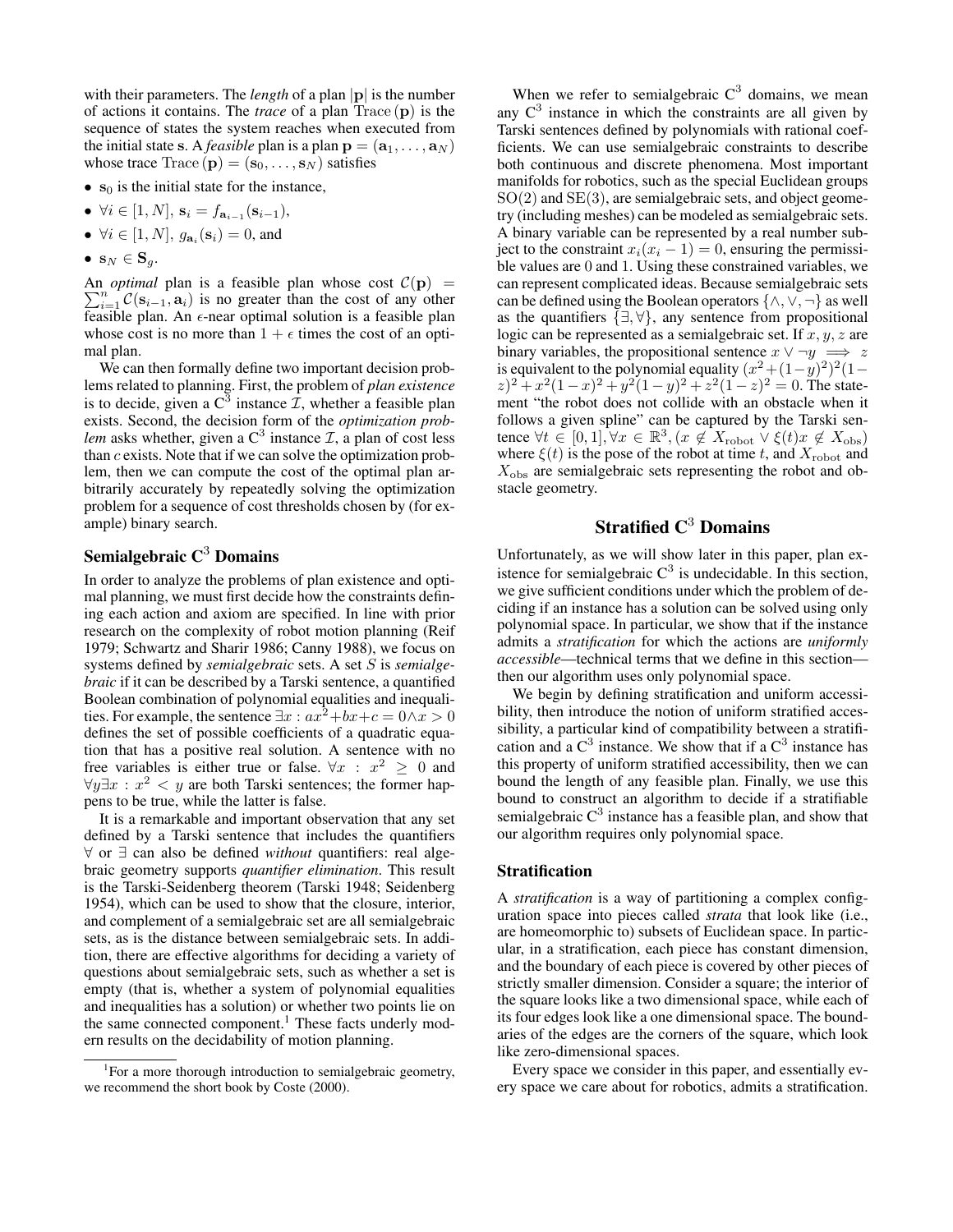This is true even if the topology of the space is quite complicated, as in robotic arms or other linkages, or if the configuration space has obstacles of arbitrary smoothness. Stratifications are relevant to TMP because they provide some measure of regularity while still allowing us to describe actions that reach constrained subspaces, such as grasping actions in a manipulation problem. If the actions allow us to control the configuration of the robot on each stratum, then we can bound the number of actions required to reach any point on a stratum. If, in addition, the set  $PRE(a)$  can be defined in terms of the strata of a suitable stratification, then we can bound the number of strata we must reach. Together, these two conditions will allow us to prove that if a plan exists at all for a given instance, there is a plan whose length is at most exponential in the length of the input. That some problems require exponentially long plans should not be surprising—after all, propositional STRIPS instances can require exponentially long plans, and  $C^3$  is a superset of propositional STRIPS. It may, however, be surprising that plans need only ever be exponentially long, despite the fact that there are uncountably many states in the domain.

Formally, a *stratification* of the configuration space S of a C<sup>3</sup> instance  $\mathcal I$  is a finite collection  $\Sigma$  of subsets of s called *strata* satisfying three technical conditions: each  $\sigma \in \Sigma$  has constant dimension; the strata are pairwise disjoint and cover the space, so that every  $s \in S$  is an element of exactly one stratum  $\sigma \in \Sigma$ ; and the *frontier*  $\text{cl}(\sigma) \setminus \sigma$  of each stratum  $\sigma \in \Sigma$  is the union of some members of  $\Sigma$  with dimensions strictly smaller than dim σ. A *semialgebraic* stratification is a stratification in which each stratum is defined by a semialgebraic formula.

#### Uniform Accessibility

Recall that for each action, there is an associated function  $f_a(s, \theta)$  mapping the initial state s and the selected parameters  $\theta$  to the resulting state s'. This is a *discrete-time dynamical system*. <sup>2</sup> Such systems can exhibit a variety of exotic behavior in general, but if they are *accessible* they are generally quite tame (Jakubczyk and Sontag 1990). Loosely speaking, a system is accessible if the parameters  $\theta$  actually behave like a control signal: if some parameters  $\theta$  take the system to a state s, we can reach any nearby s with small changes to  $\theta$ .

Formally, an action **a** is *accessible* if for any  $s \in \text{Pre}(a)$ , the set  $\{s' | \exists \theta : s' = f_{\bf a}(s, \theta)\}\$  has a non-empty interior, and for any  $\mathbf{s}' \in \text{POST}(\mathbf{a})$ , the set  $\{\mathbf{s} | \exists \theta : \mathbf{s}' = f_{\mathbf{a}}(\mathbf{s}, \theta)\}$  has a non-empty interior. That is, for any point s there is a point z and a radius  $\delta > 0$  such that every point in the ball  $B(z, \delta)$ is reachable from s in one step, and conversely there is a  $z'$ such that s is reachable from every point in the ball  $B(z, \delta)$ in one step.

While accessibility is enough to categorize the reachable space under arbitrarily long plans, it is insufficient to bound plan length. This is because the amount of free space that is reachable from any point can become arbitrarily small. Consider  $f_{\mathbf{a}}(\mathbf{s}, \theta) = \mathbf{s} \cdot (\theta + \frac{1}{2})$ , where  $\mathbf{s} \in [0, 1]$  and  $\theta \in [0, 1]$ . This system is accessible, but as it moves closer and closer to zero, the speed with which it moves decreases. This means it takes *n* steps to reach the state  $\frac{1}{n}$ , and that there is no bound on the number of steps needed to reach any reachable state. We introduce the notion of *uniform accessibility*<sup>3</sup> to avoid this issue.

We say a system is uniformly accessible if there exists a radius  $\delta > 0$ —independent of the state s—such that for any point s every point in some ball  $B(z', \delta)$  is reachable from s in one step, and s is reachable from every point in some ball  $B(z, \delta)$  in one step. As we will show, if a system is uniformly accessible and its state space is bounded, then every reachable state is reachable by a plan of length  $O(2^{\dim S})$ .

#### Uniform Stratified Accessibility

For robotic planning, accessibility is often too stringent of a condition to require. In any problem involving contact-based manipulation, the accessible space will be restricted to the subspace where non-grasped objects do not move. To accommodate this, we introduce a notion of uniform *stratified* accessibility, asking that each state in a ball of radius  $\delta$  be reachable from some state near the initial state. That is, we require that there is some  $\delta$  such that if  $(s, s') \in \text{CON}(a) \subset$  $\sigma \times \sigma'$ , then for all z, there exists z' such that the interior of  $\{s'' \in \sigma' | \exists s \in B(z, \delta) \cap \sigma : (s, s'') \in \text{Con}(a)\}\)$  contains a ball  $B(z', \delta) \cap \sigma'$ . Note that if the state space is discrete, as it would be in a pure task planning problem, each strata will contain only a single point. Consequently, discrete systems always have uniform stratified accessibility for small enough  $\delta$ .

This condition is complex, but meshes nicely with our intuitive understanding of controllability. If we can break the configuration space into a finite number of pieces such that on each piece we can move around more-or-less freely, than the instance is stratifiable. This is closely related to the notion of *stratified controllability* developed by Goodwine and Burdick (2001). The constant  $\delta$  is related to the size of the geometry; a problem with very fine geometry might require a very small  $\delta$ , in order to ensure that an action can actually reach every point in a ball of radius  $\delta$ . Observe that if the stratification is semialgebraic, the statement that an instance has uniform stratified accessibility can be expressed as a Tarski sentence—which means there is an effective algorithm using only polynomial space to both decide if an instance is stratifiable, and to choose the largest  $\delta$  for which it is stratifiable.

# Deciding Stratifiable Semialgebraic  $C^3$

We are now ready to formulate the main result of this paper. We say that a  $C^3$  instance  $\mathcal I$  is *stratifiable* if there is a stratification  $\Sigma$  of its configuration space and a constant  $\delta > 0$ such that each action  $a \in A$  has the uniform stratified accessibility property with radius  $\delta$ , and such that the preimage of each action, the goal set, and the singleton set containing

<sup>&</sup>lt;sup>2</sup>Note that systems of this type are called discrete-time because they were first studied as an extension of continuous-time dynamical systems. We do not actually discretize time in this paper, as the actions in our plans are not indexed by time.

<sup>&</sup>lt;sup>3</sup>The terminology is a direct analogy to standard notions like uniform convergence and uniform continuity.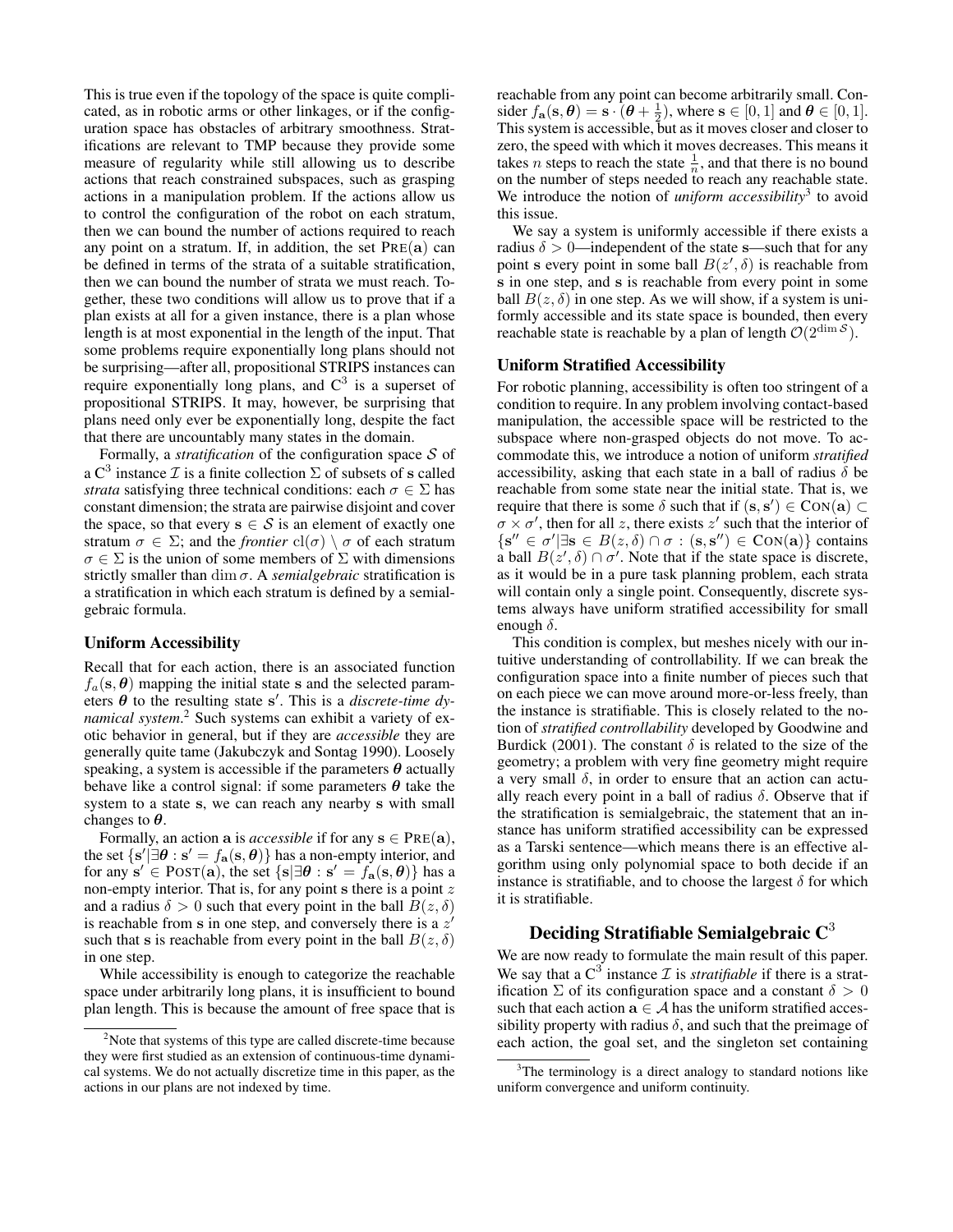just the initial state all must be elements of the stratification. Most standard instances of TMP are stratifiable, including all instances with semialgebraic geometry where each action either leaves an object fixed or allows free motion through free space. In this section, we show that if a semialgebraic  $C<sup>3</sup>$  instance is stratifiable, then we can decide if a plan exists using polynomial space. Note the algorithm we present does not need to know the stratification itself, just its size; the decision procedure we give accepts as input an instance  $\mathcal{I}$ , a natural number  $|\Sigma|$ , and a constant  $\delta > 0$ .

First, we show that if an instance is stratifiable and has a feasible plan, then there is an upper bound on the length of the shortest plan.

**Theorem 1.** Let  $\Sigma$  be a stratification compatible with a  $C^3$ *instance* I *that has uniform stratified accessibility with constant* δ*. Then either the instance* I *has no solution, or it has a solution of length at most*  $N^* = \left[ |\Sigma| |\mathcal{A}| \frac{1}{\zeta_d} \left( \frac{3}{\delta} \right)^d \right]$ , where d is the dimension of  $s$  and  $\zeta_d$  is the volume of the unit ball  $in \mathbb{R}^d$ .

*Proof.* Note first that for any  $\delta > 0$  there is a set of  $N_{\delta} = \left[\frac{1}{\zeta_d} \left(\frac{3}{\delta}\right)^d\right]$  balls that cover the unit cube. Thus if there there is a plan  $p = (\mathbf{a}_1, \dots, \mathbf{a}_N)$  of length  $N > N^*$ with trace  $(\mathbf{s}_0, \dots, \mathbf{s}_N)$ , there must exist  $i < j$  such that  $\mathbf{a}_i = \mathbf{a}_j$ ,  $\|\mathbf{s}_{i-1} - \mathbf{s}_{j-1}\| < 2\delta$ ,  $\mathbf{s}_i \in \sigma'$ ,  $\mathbf{s}_j \in \sigma'$ . Since  $\mathbf{s}_i, \mathbf{s}_j \in B(z',\delta) \cap \sigma'$ , it follows from the definition of stratified accessibility that there are parameters for  $a_{i+1}$  that reach some point in  $B(\mathbf{s}_{j+1}, \delta) \cap \sigma_{j+1}$ . This argument can be repeated until we reach the end of the plan. The result is a feasible plan  $(\mathbf{a}_1, \dots, \mathbf{a}_i, \mathbf{a}_{j+1}, \mathbf{a}_{j+2}, \dots, \mathbf{a}_N)$  of length  $N - j + i$ , which is strictly less than N. Because we can do this whenever  $N > N^*$ , we can iteratively shorten any plan until we arrive at a plan of length  $N^*$ . Thus provided a plan exists, we can construct a plan of length at most  $N^*$ . П

Our decision algorithm closely resembles Savitch's algorithm (Savitch 1970), which can be used to decide propositional STRIPS plan existence. Recall that for discrete planning, we can check for the existence of a plan of length less than N linking two states by recursively checking if there exists a plan of length  $N/2$  to some state, and a plan of length  $N/2$  from that state to the goal. This process involves a maximum recursion depth of  $log_2(N)$  (using constant space at each level). Since the longest possible plan in a propositional STRIPS instance has length exponential in the number of predicates, this means we can decide plan existence using only polynomial space.

In the context of semialgebraic  $C^3$ , there are uncountably many possible intermediate states s', so we cannot simply enumerate them. However, given a semialgebraic set  $S_0$ , we can decompose the set of states reachable from some state in  $S$  into a finite number of cells, each of which is a semialgebraic set. Furthermore, we can enumerate these cells using only polynomial space (Basu, Pollack, and Roy 2016). This forms the core of our algorithm; starting with the bound  $N^*$ on the length of the shortest plan that we calculated in Theorem 1, we recursively enumerate the semialgebraic cells

reachable using a plan of length at most  $N*/2$ . This algorithm is defined in detail in Algorithm 1.

| <b>Algorithm 1</b> An algorithm to enumerate reachable subsets |  |  |
|----------------------------------------------------------------|--|--|
| in semialgebraic $C^3$ .                                       |  |  |

|     | 1: <b>function</b> REACH( $n \in \mathbb{N}$ , semialgebraic sets $S_0, S_1$ ) |
|-----|--------------------------------------------------------------------------------|
| 2:  | if $n=1$ then                                                                  |
| 3:  | <b>for</b> each action $a \in A$ <b>do</b>                                     |
| 4:  | $S_{\text{pre}} \leftarrow \text{PRE}(\mathbf{a})$                             |
| 5:  | $S_{\text{post}} \leftarrow \text{APPLY}(\mathbf{a}, S_{\text{Pre}})$          |
| 6:  | for set S in DECOMPOSE( $S_{\text{post}}$ ) do                                 |
| 7:  | <b>yield</b> INTERSECTION( $S, S_1$ )                                          |
| 8:  | else                                                                           |
| 9:  | <b>for</b> each action $a \in A$ <b>do</b>                                     |
| 10: | $S_{\text{pre}} \leftarrow \text{PRE}(\mathbf{a})$                             |
| 11: | for set S in REACH( $\lfloor n/2 \rfloor$ , $S_0$ , $S_{pre}$ ) do             |
| 12: | $S_{\text{post}} \leftarrow \text{APPLY}(\mathbf{a}, S)$                       |
| 13: | for set S' in REACH( $\lceil n/2 \rceil$ , $S_{\text{post}}$ , $S_1$ ) do      |
| 14: | vield $S'$                                                                     |

Note that the yield keyword inherits its meaning from the Python programming language: it returns the indicated value, then suspends execution until the next time the caller requests a value. Algorithm 1 invokes several subroutines not defined in this paper. The subroutine  $DECOMPOSE(x)$ generates a decomposition of the semialgebraic set  $x$  into basic semialgebraic cells. It can be implemented using the algorithms in chapter 14 of Basu et al. (2016). The subroutine  $PRE(a)$  returns the semialgebraic set of all configurations from which action a is valid. The subroutine APPLY( $\mathbf{a}, S$ ) returns the semialgebraic set of states reachable from some state in  $S$  by action a. Finally, the subroutine INTERSECTION( $S_1, S_2$ ) returns the intersection of two semialgebraic sets as a semialgebraic set.

We claim that Algorithm 1 will generate all semialgebraic sets reachable in a plan of length  $n$ . The first branch of the function (lines 3-7) covers the base case, generating a decomposition of the space reachable from  $S_0$  in a single step. The second branch (lines 9-14) is the recursive case; it generates a decomposition of the subset of  $S_1$  reachable from  $S_0$ in at most  $n + 1$  steps. The function recurses to enumerate the reachable subsets of the set from which each action can be executed, then recurses again to enumerate the subsets of  $S_1$  that can be reached after executing that action.

Algorithm 1 has a recursion depth of  $\mathcal{O}(\log n)$ , and uses polynomial space at any point in the computation. That is, if the  $C^3$  instance can be encoded in a string of length m on some Turing machine, Algorithm 1 requires space polynomial in  $m$  and time exponential in  $m$ .

The correctness of Algorithm 1 and the upper bound given in Theorem 1 suggest a straightforward decision procedure: invoke Algorithm 1 to check for plans of length  $\left[\sum ||\mathcal{A}|| \frac{1}{\zeta_d} \left(\frac{3}{\delta}\right)^d\right]$  linking s<sub>0</sub> to some state in  $S_g$ . This procedure is given in Algorithm 2.

Algorithm 2 returns True if and only if there is a state in  $S_a$  reachable from  $s_0$  via a plan of of length less than  $n.$  Since a plan exists if and only if a plan of length less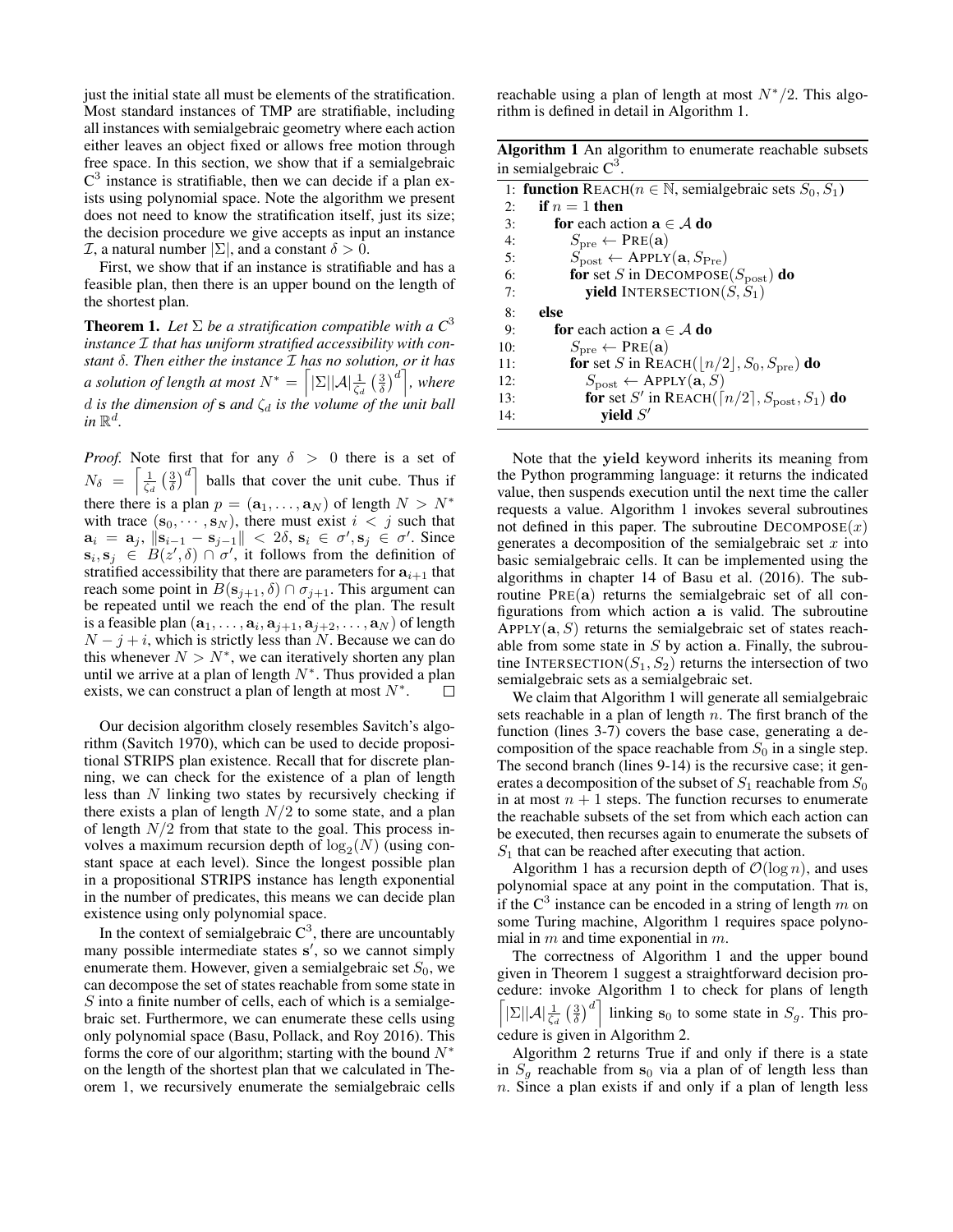Algorithm 2 An algorithm for determining plan existence.

|    | 1: <b>function</b> PLANEXISTS(semialgebraic sets $s_0, S_a, \delta \in$                                               |
|----|-----------------------------------------------------------------------------------------------------------------------|
|    | $\mathbb{R}_{>0}$ )                                                                                                   |
|    | 2: $n \leftarrow \left\lceil  \Sigma   \mathcal{A}  \frac{1}{\zeta_d} \left( \frac{3}{\delta} \right)^d \right\rceil$ |
| 3: | <b>if</b> REACH $(n, \{s_0\}, S_q)$ yields anything <b>then</b>                                                       |
| 4: | return True                                                                                                           |
| 5: | else                                                                                                                  |
| 6: | return False                                                                                                          |

than  $n$  exists, Algorithm 2 is correct. Since our bound on plan length is exponential in the size of the input and Algorithm 2 requires space logarithmic in the length bound and polynomial in the size of the input, it follows that Algorithm 2 uses only polynomial space. Specifically, if the description involves polynomials of degree at most  $r$  in a space of dimension  $d$ , Algorithm 2 requires  $\mathcal{O}((\log_2 |\Sigma| + \log_2 |\mathcal{A}| + d \log_2 \frac{1}{\delta}) (d \log_2(r))^{\mathcal{O}(1)})$  space. This allows us to prove the **PSPACE**-completeness of stratified semialgebraic  $C^3$ .

Theorem 2. *Stratified semialgebraic C*<sup>3</sup> *is PSPACEcomplete.*

*Proof.* Algorithm 2 decides plan existence using only polynomial space; this establishes that plan existence is in PSPACE. As argued in a previous section, any finite propositional STRIPS instance with binary variables can be expressed as an instance of stratified semialgebraic  $C^3$  by replacing binary variables with real variables subject to the constraint  $x_i(1 - x_i) = 0$ . Since this construction is only polynomially larger than the original propositional propositional STRIPS instance and since planning using propositional STRIPS is PSPACE-complete (Bylander 1994), plan existence is PSPACE-hard. Because plan existence for stratified semialgebraic  $C^3$  is **PSPACE**-hard and in **PSPACE**, it is PSPACE-complete.  $\Box$ 

Finally, observe that it is straightforward to extend Algorithm 2 into an algorithm for the optimization problem. Given a C<sup>3</sup> instance  $\mathcal I$  and any cost threshold  $\bar c$ , we can construct an augmented  $\text{C}^3$  instance  $\mathcal{I}_{\bar{c}}$  from  $\mathcal I$  by adding a variable  $c$  that does not appear in any preconditions and whose value is the total cost incurred by all prior actions. If the goal of  $\mathcal{I}_{\bar{c}}$  includes the semialgebraic constraint  $c < \bar{c}$ , we can use Algorithm 2 to decide if a plan exists that incurs cost at most  $\bar{c}$ . This construction requires only one additional variable and thus only polynomially more space than deciding if a plan exists at all; accordingly, near-optimal planning for stratified semialgebraic  $C^3$  is also **PSPACE**-complete.

## Undecidability of Non-stratifiable  $\mathbb{C}^3$

We have shown that plan existence is decidable for stratified semialgebraic  $C^3$  instances. In this section we study the converse, and show that there is no algorithm to decide the more general problem of plan existence for semialgebraic  $C^3$  instances that may or may not be stratifiable. In fact, we can show that for any Turing machine T and string  $\omega$ , there is a

semialgebraic  $C^3$  instance  $\mathcal I$  that has a solution if and only if T accepts  $\omega$ . To prove this, we first establish a connection between semialgebraic  $C^3$  and Diophantine equations, i.e., equations of the form  $p(\mathbf{x}) = 0$  with  $\mathbf{x} \in \mathbb{R}^{k^2}$  and p a polynomial with integer coefficients.

**Theorem 3.** Let  $p(x) = 0$  be a Diophantine equation in k *variables of degree d, i.e., a polynomial in*  $x_1, \ldots, x_k$  *with integer coefficients. Then there is a semialgebraic C*<sup>3</sup> *instance*  $\mathcal{I}_p$  *with k variables and degree at most kd that has a solution if and only if there exist natural numbers*  $x_1, \ldots, x_k$ *such that*  $p(x_1, ..., x_n) = 0$ .

Corollary 1. *There is no algorithm to determine whether or not a semialgebraic C*<sup>3</sup> *instance has a solution.*

*Proof.* The proof is constructive. We will create a  $\mathbb{C}^3$  instance for which the reachable states are precisely the inverse natural numbers, i.e., of the form  $(\frac{1}{n_1}, \ldots, \frac{1}{n_k})$ . We then construct a polynomial of degree at most  $kd$  that has a solution in the inverse natural numbers if and only if  $p(x) = 0$  has a solution in the natural numbers.

The instance has k variables  $V = \{v_1, \ldots, v_k\}$ , each with a domain  $v_i \in (0, 1]$ , and k actions  $\mathcal{A} = \{a_1, \dots, a_k\}$ . Each action has no parameters, and has postcondition  $v'_k = \frac{v_k}{v_k+1}$ with all other variables unchanged. This is semialgebraic it is the unique solution to the quadratic polynomial  $v_kv_k'$  +  $v'_k - v_k = 0$ , which has integer coefficients. Observe that if we apply  $a_k$  from a state where  $v_k = \frac{1}{n}$  for some natural number *n*, then  $v'_k = \frac{1}{n+1}$ . Consequently, if our instance has initial state  $s = (1, \ldots, 1)$ , then a state is reachable if and only if it is of the form  $(\frac{1}{n_1}, \ldots, \frac{1}{n_k})$  for some natural numbers  $n_1, \ldots, n_k \in \mathbb{N}^k$ .

Next, construct a polynomial  $q(s)$  that has a solution if and only if  $p(x)$  has a solution. Let  $d_i$  be the maximal exponent of  $x_i$  in  $p$ , and let  $q(v_1, \ldots, v_k)$  =  $p(1/v_1, \ldots, 1/v_k) \prod_i v_i^{d_i}$ . Then since  $v_i > 0 \forall i$ ,  $\prod_i v_i^{d_i} >$ 0. Consequently, we have  $0 = p(\frac{1}{v_1}, \dots, \frac{1}{v_k}) \iff$  $q(v_1, \ldots, v_k) = 0$ . Furthermore, if  $q(s) = 0$  for  $\frac{1}{v_i} \in \mathbb{N} \forall i$ , then  $p(x_1, \ldots, x_k) = 0$  with  $x_i \in \mathbb{N} \forall i$ .

Let  $S_q = \{s : q(s) = 0\}$ , and  $s_0 = (1, \ldots, 1)$ . Then the C<sup>3</sup> instance  $\mathcal{I}_p = (\mathcal{V}, \mathcal{A}, s_0, \mathbf{S}_g)$  has a solution if and only if  $S<sub>q</sub>$  contains a point in the inverse natural numbers, which is true if and only if  $p(x)$  has a solution in the natural numbers. □

Theorem 3 implies that an algorithm to decide if a  $C<sup>3</sup>$ instance is solvable would imply an algorithm to decide if a Diophantine equation is solvable. Hilbert's tenth problem (Hilbert 1902) asked for such an algorithm, and Matiyasevič, Robinson, Davis, and Putnam (Matiyasevič 1970; Davis 1973) proved no such algorithm can exist. Thus, there is no algorithm to decide if an arbitrary semialgebraic  $C<sup>3</sup>$ instance has a solution.  $\Box$ 

# Stratified Semialgebraic  $\mathbf{C}^3$  is universal

While we have shown that stratified semialgebraic  $C^3$  is PSPACE-complete, it is not obvious that our results extend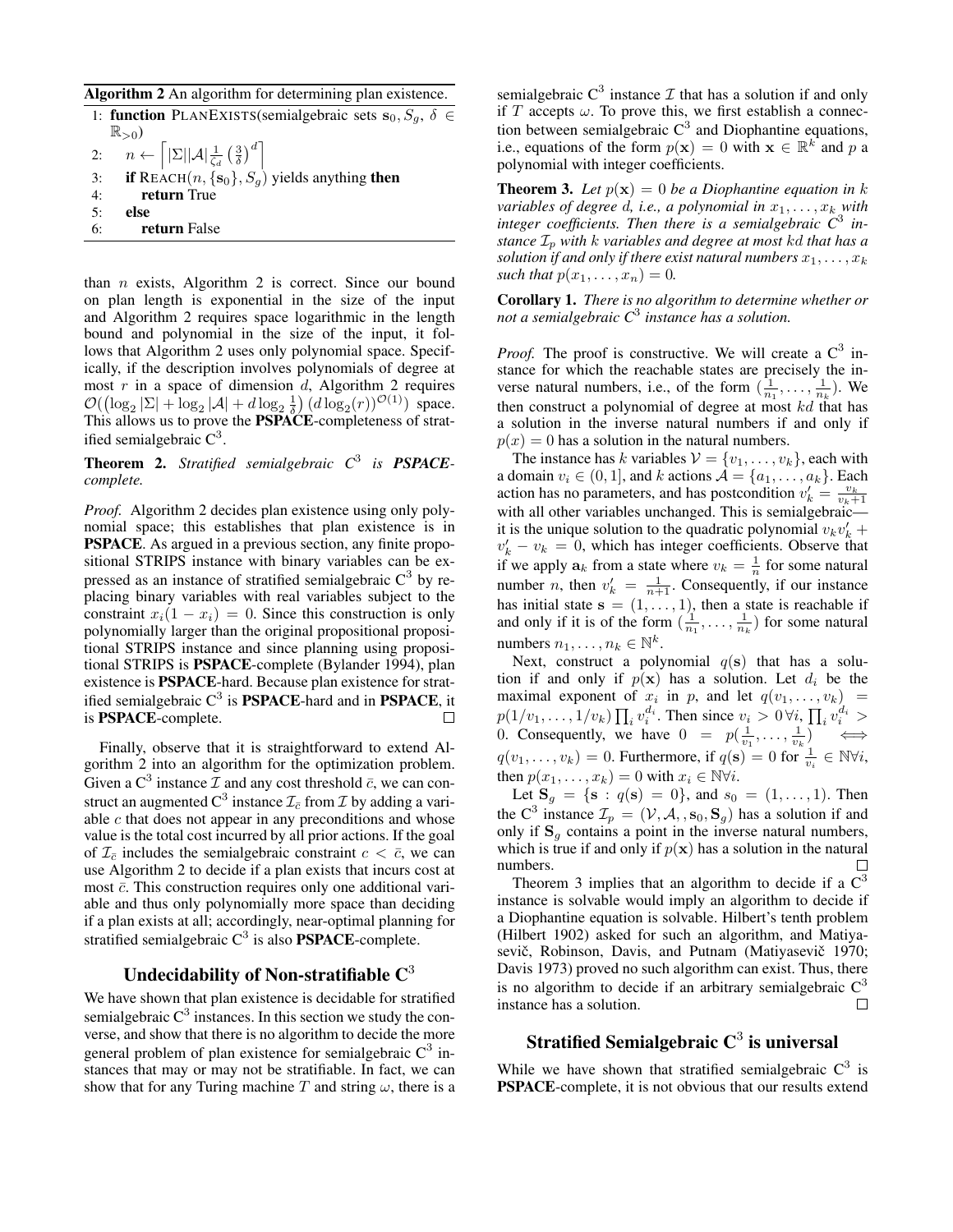to TMP more generally. While semialgebraic sets can capture arbitrary shapes, in general the solution to arbitrary differential equations are not semialgebraic. However, if a system is defined by differential constraints that are piecewiseanalytic, then the reachable sets can be *approximated* by semialgebraic sets arbitrarily well. This implies that if we relax the objective of planning to include some small tolerance for inaccuracy—which we always do, when we implement algorithms using floating point arithmetic—then semialgebraic  $C^3$  is in a sense as good as any other representation. That is, semialgebraic C<sup>3</sup> is *universal*: it can model any robotic system arbitrarily well. In this section, we formalize and prove this claim.

We first observe that a dynamical system with piecewiseanalytic differential constraints can be described by a stratified  $C^3$  instance with analytic constraints.

**Theorem 4.** Let the dynamics  $\dot{x} = f(x, u)$  be piecewise*analytic in the sense of Sussmann (1979). If the system is stratified controllable in the sense of Goodwine and Burdick (2001), then there is a stratified C*<sup>3</sup> *instance whose actions represent piecewise-analytic vector fields, in which the constraints can be expressed as equalities and inequalities involving only analytic functions.*

A proof of this theorem is beyond the scope of this paper; however, in our previous work (2016), we proved essentially the same result as part of our proof of asymptotic optimality. Essentially, the proof involves constructing a foliation on each stratum of a motion planning problem; the leaves of these foliations are the states reachable without leaving a particular stratum.<sup>4</sup>

Unfortunately, there is no hope of an algorithm to decide plan existence for semianalytic  $C^3$ . This is a consequence of Richardson's theorem (1969), which shows that there is no algorithm to decide if an arbitrary semianalytic set is empty, even for highly restricted subsets of analytic functions. For example, Laczkovich (2003) showed that if  $\mathcal F$  is the set of functions formed by substituting x,  $\sin x^n$ , and  $\sin(x \sin x^n)$ into an arbitrary polynomial with integer coefficients, then there is no algorithm to decide if there exists  $x$  such that  $f(x) > 0$ , nor is there an algorithm to decide if there exists x such that  $f(x) = 0$ . Consequently, there exist instances of  $C<sup>3</sup>$  with semianalytic constraints for which we cannot even decide if a plan of length one exists.

However, analytic functions on a  $C^3$  domain can be well-approximated by algebraic functions. In particular, Baouendi and Goulaouic (1971; 1974) showed that if  $f$  is an analytic function defined on a compact set  $K \subset \mathbb{R}^n$ , then there exist constants  $\alpha, \beta > 0$  such that for any  $n \in \mathbb{N}$ , there is a polynomial  $p_n$  of degree n with

$$
\sup_{x \in K} |f(x) - p_n(x)| \le 2^{\alpha - \beta n}
$$

.

While constructing such a polynomial may be difficult, this is sufficient to show that we can solve a relaxed version of the plan existence problem for compact semianalytic domains.

Theorem 5. *For any semianalytic instance* I *and positive*  $\epsilon$ , *there is a corresponding semialgebraic instance*  $\hat{\mathcal{I}}$  with maximal degree  $\mathcal{O}(\log \epsilon)$  such that any plan  $\hat{\mathbf{p}}$ *feasible for*  $\hat{\mathcal{I}}$  *is nearly feasible for L. Let*  $d(\mathbf{p}, \mathbf{p}') =$  $\sup_{s}\inf_{t}\|\text{Trace}\left(\mathbf{p}\right)\left(s\right)-\text{Trace}\left(\hat{\mathbf{p}}\right)\left(t\right)\|$  *be the distance between two plans. If*  $P_{\text{feas}}[\mathcal{I}]$  *is the set of feasible plans for*  $\mathcal{I}$ *, then*

$$
\hat{\mathbf{p}} \in P_{\text{feas}}[\hat{\mathcal{I}}] \iff \exists \mathbf{p} \in P_{\text{feas}}[\mathcal{I}] : d(\mathbf{p}, \hat{\mathbf{p}}) < \epsilon.
$$

Together, the results of the previous sections imply that we can decide plan existence in any planning domain with piecewise-analytic differential constraints to any degree of precision using only polynomial space. While the set of all TMP problems is not well-defined, no formulation of which we are aware is not a special case of the more general set of problems with piecewise-analytic constraints. In this sense then, we can claim that TMP, or more generally, all deterministic robotic planning, are PSPACE-complete.

#### Comparison to Standard Formalisms

Our framework is non-standard, and one might object that it is too inclusive: many problems we can represent using stratified semialgebraic  $C^3$  do not resemble practical robotic planning problems. However, as a consequence of the universality of semialgebraic  $C^3$ , our complexity results apply not just to problems given in our representation, but to TMP more generally. In particular, any representation for robotic systems that includes task planning or motion planning as a special case is in some sense equivalent to semialgebraic  $C^3$ , and is therefore **PSPACE**-complete. This is highly relevant to recent efforts in the robotic planning community to establish a common representation for TMP problems.

For example, Lagriffoul et al. (2018) proposed a standardized representation for benchmarking TMP. The language they describe is contained within stratified semialgebraic  $C<sup>3</sup>$ , and thus all of our decidability and complexity results extend readily to those benchmark problems. Other frameworks, like the extended action specification of Garrett et al. (2016) or the logic-geometric programming described by Toussaint and Lopes (2015; 2017), can also be interpreted as special cases of the  $C^3$  representation.

### Implications of PSPACE-completeness

We have shown that task and motion planning is **PSPACE**complete. The algorithm we provide is not practical; it discards most of the structure in the planning problem, and makes no use of heuristics or other standard techniques. Still, its existence has several important ramifications. First, the universality of semialgebraic C<sup>3</sup> implies *sufficient* conditions for a specification language. Any language that can specify arbitrary semialgebraic  $C^3$  is "as good as" any other language. These conditions are highly relevant to the ongoing effort to standardize a specification language for TMP. Second, task and motion planning is asymptotically no harder than task planning or motion planning alone. This is the best result we could have hoped for; provided we restrict our attention to controllable systems, there is no subtle

<sup>4</sup> In the notation of control theory, the strata are called *modes* and the leaves of the foliations are called *orbits*.